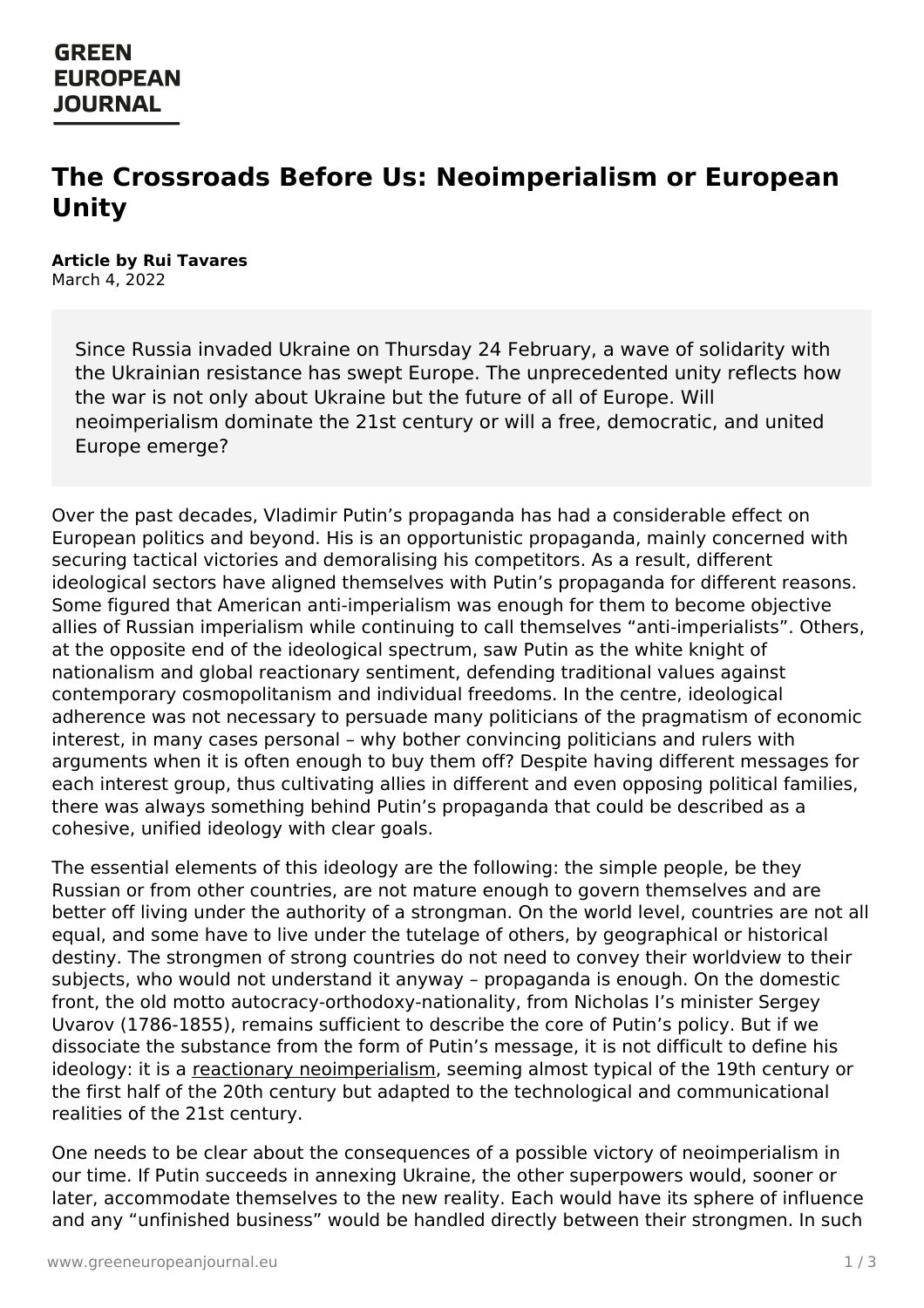#### **GREEN EUROPEAN JOURNAL**

a world, realities like the European Union (which Trump explicitly [declared](https://www.theguardian.com/us-news/2018/jul/15/donald-trump-vladimir-putin-helsinki-russia-indictments) to be "a foe" to his view of world and US interests) would have to be weakened and divided, because it is only through them that medium and small nations could, through the voluntary sharing of sovereignty, enforce their sovereignty and independence in the global world. This is not a world in which citizens of small and medium-sized countries in Europe would have a say or would like to live.

#### **Our latest edition – Moving Targets: Geopolitics in a Warming World – is out now.**

It is available to read online & order straight to your door.

[READ](https://www.greeneuropeanjournal.eu/edition/moving-targets/) & Order

But there is a counterpoint to this worldview.

In their enormous complexity, these moments in history have the virtue of presenting themselves as a clear crossroads. The fundamental choice we are facing is this: neoimperialism or European unity. There are no intermediate options. If neoimperialism wins, Europe will have no strategic autonomy to determine its future – faced with a Putin as with a Xi Jinping or any new Trump in the White House. But a united Europe would in itself be a defeat for neoimperialism.

A Europe that is in the position to take care of its collective destiny will have to have all the conversations it has been putting off for decades, about its ability to reconvert its economy to end its [dependence](https://www.greeneuropeanjournal.eu/will-ecology-expand-the-eus-horizons/) on fossil fuels, coordinate its defence policies, or deepen its integration to prepare for possible further enlargement. Since it cannot credibly defend democracy without being a full democracy itself, Europe will have to be a democratic political union, if it is to be a union at all. For this, all its member states will have to be states governed by the rule of law, because, as the [example](https://www.greeneuropeanjournal.eu/the-kremlins-loyal-friends-in-europe/) of Viktor Orbán has shown, tyrant's apprentices are always willing to be co-opted by the credit lines of their masters anywhere in the world. And it has to be a Europe that is a union of fundamental rights, those of each one of its hundreds of millions of citizens, regardless of which member state they are in.

Such a Europe will be able to bring shared prosperity to all its people – instead of the austerity of the "troika" memoranda that were imposed on some members during the last decade – and ecological responsibility to the planet as a whole. It will be an example to citizens of small and medium-sized countries around the world and stand as an economic, social, cultural, and political bastion against reactionary, authoritarian and warmongering neoimperialism, wherever it comes from. Such a Europe will be, above all, a Europe that is worth fighting for, that many will want to join, and that will always respect the choices that each country chooses to make about whether or not to stay in it. Because, with all its [historical](https://www.greeneuropeanjournal.eu) and cultural diversity, a united and free Europe can only be the enemy of neoimperialism. Anyone who is anti-imperialist must now oppose Putin's strategy and counter it with another, better strategy: one that is more liberating, more respectful of the many identities of which we are made, more fertile for the future, and therefore more capable of mobilising its many millions with a positive vision worthy of the 21st century.